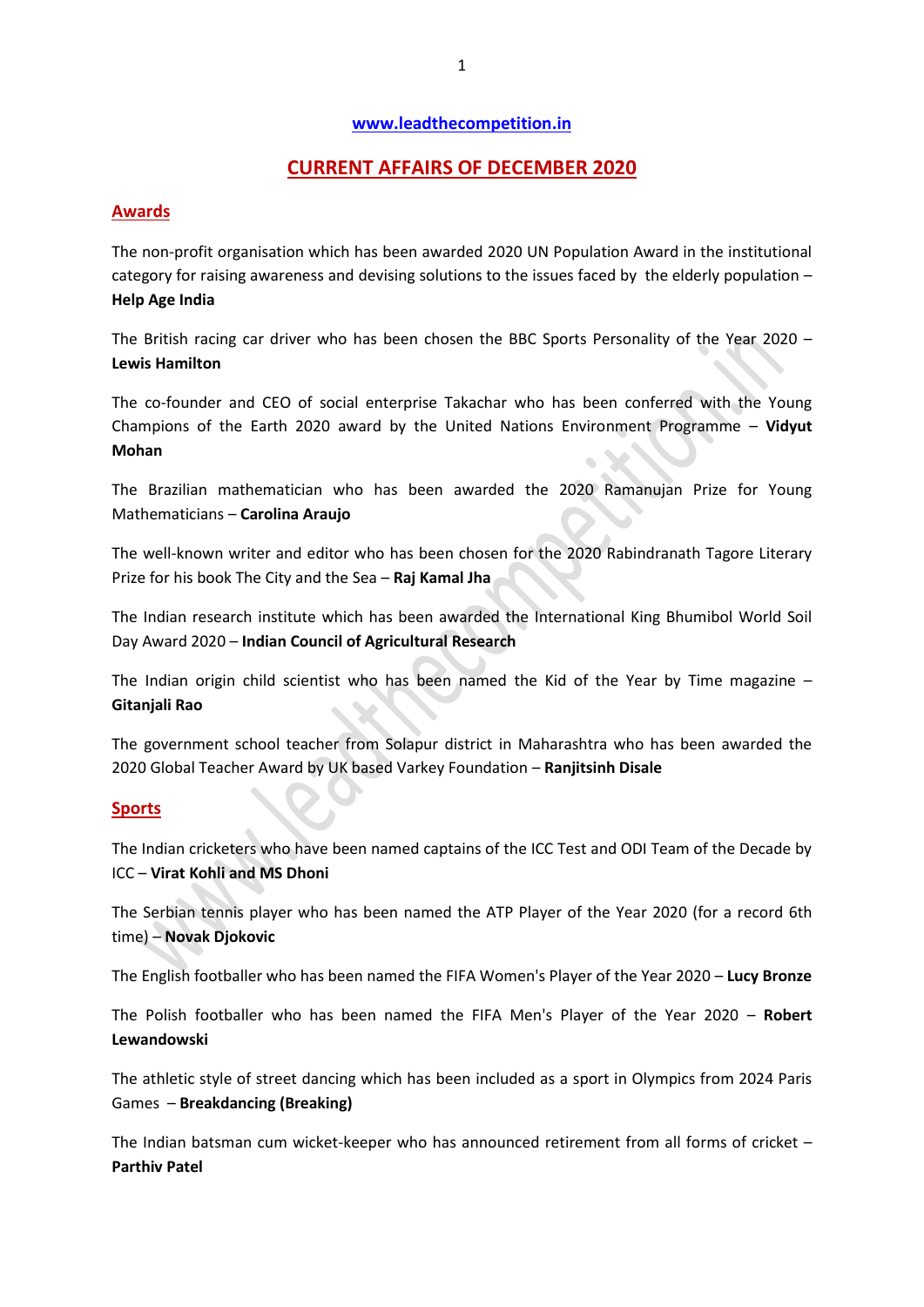The Venezuealan athlete who has been named the Female Athlete of the Year 2020 by World Athletics (formerly IAAF) – **Yulimar Rojas**

The American born Swedish pole-vaulter who has been named the Male Athlete of the Year 2020 by World Athletics (formerly IAAF) – **Armand Duplantis**

The number of ODI matches in which Virat Kohli has scored 12,000 runs to break the record of Sachin Tendulkar who scored them in 300 matches – **242**

## **Persons**

The eminent Malayalam poet, conservationist and women's activist who passed away on 23 December 2020 – **Smt Sugathakumari**

The former Chief Minister of Madhya Pradesh and former Governor of Uttar Pradesh who passed away on 21.12.2020 – **Shri Motilal Vora**

The Administrator of Lakshadweep and former IPS officer who passed away on 04 December 2020 – **Dineshwar Sharma**

The Indian-American physicist also considered the Father of Fibre-Optics who passed away on 04.12.2020 – **Narinder Singh Kappany**

The owner of leading spices brand MDH and recipient of Padma Bhushan (2019) who passed away on 03.12.2020 – **Mahashay Dharampal Gulati**

## **Places**

The place in Gujarat where the foundation stone of AIIMS was laid through video conferencing by the Prime Minister Shri Narendra Modi – **Rajkot**

The place at which an advanced Hypersonic Wind Tunnel test facility with capacity to simulate Mach 5 to 12 speeds was inaugurated by Shri Rajnath Singh – **Hyderabad**

The city which has won the hosting rights for conducting 2030 Asian Games in the election conducted by the Olympic Council of Asia – **Doha, Qatar**

The Indian state which has been chosen to be the venue of 2023 FIH (International Hockey Federation) Men's Hockey World Cup for the second time in a row – **Odisha**

The historical fort cities in Madhya Pradesh which have been included in the list of World Heritage Cities by UNESCO – **Orchha and Gwalior**

## **Railways**

The railway station in Uttar Pradesh which has been renamed Ma Barehi Devi Dham – **Dandupur**

The stations between which Indian Railways' 100th Kisan Rail was flagged off via video conferencing by the Prime Minister Shri Narendra Modi – **Sangola (MH) and Shalimar (W.B.)**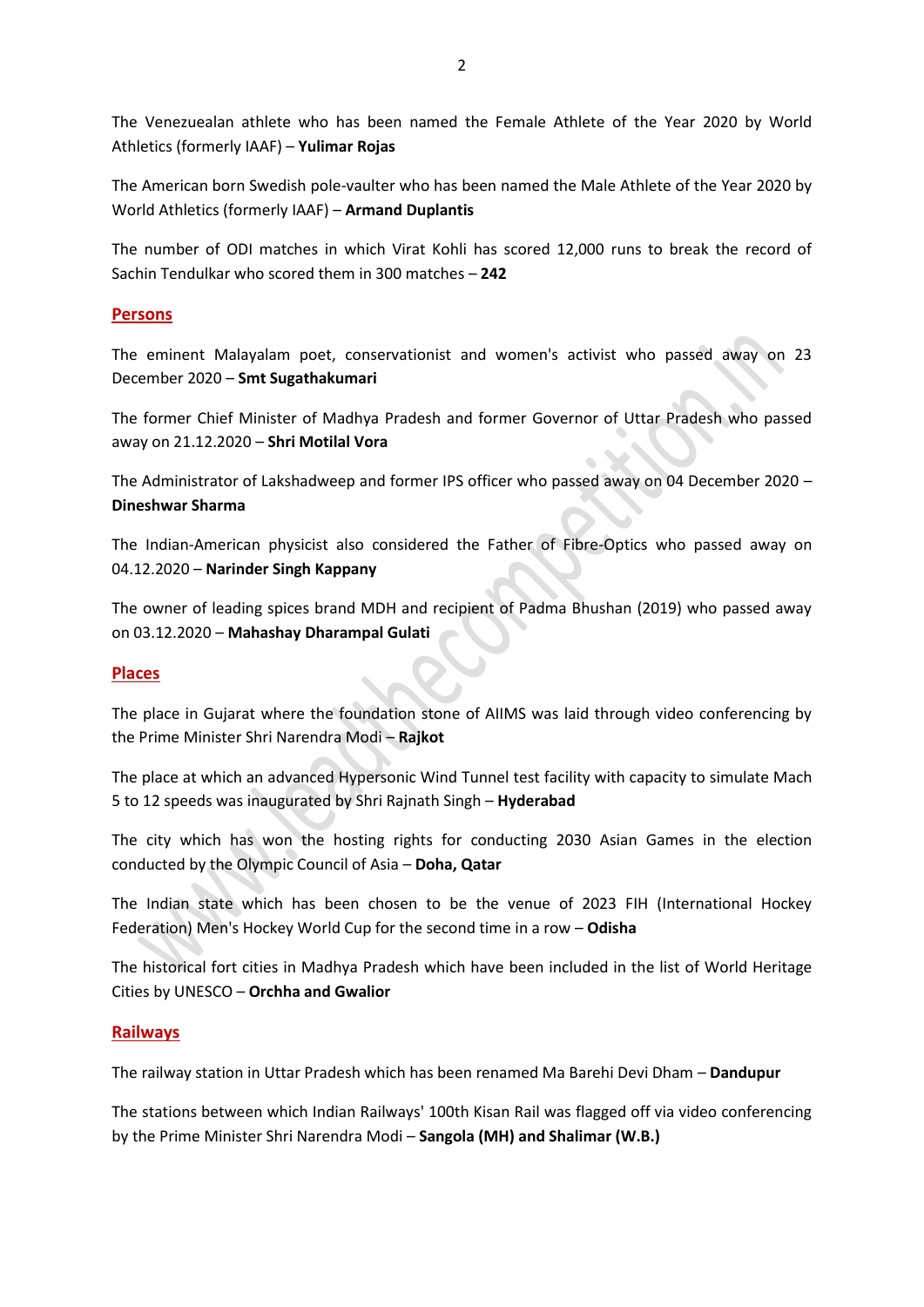#### **Miscellaneous**

India's first pneumococcal conjugate vaccine developed by Serum Institute of India Pvt Ltd is named – **Pneumosil**

The theme of National Consumer Day being observed on 24 Dec 2020 – **The Sustainable Consumer**

The Indian business group which has been chosen for ASSOCHAM Enterprise of the Century Award 2020 – **TATA Group**

The digital payment service launched by India Posts Payment Bank is named – **DakPay**

The digital platform and mobile app launched by Central Govt for COVID-19 vaccine delivery is named **– CO-WIN**

The company which has been accorded in-principle approval by IRDAI to acquire Bharti AXA General Insurance – **ICICI Lombard**

The former Prime Minister of India, in whose honour a commemorative stamp was released on his birth anniversary by the Vice President Shri Venkaiah Naidu – **Shri I.K. Gujral**

The tropical cyclone in Bay of Bengal which caused widespread rainfall in Sri Lanka, Tamil Nadu and Kerala was named – **Cyclone Burevi**

## **ICC Awards of the Decade 2011-20**

Sir Garfield Sobers Award for ICC Male Cricketer of the Decade - **Virat Kohli**

Rachael Heyhoe-Flint Award for ICC Female Cricketer of the Decade - **Ellyse Perry**

ICC Men's Test Cricketer of the Decade - **Steve Smith**

ICC Men's ODI Cricketer of the Decade - **Virat Kohli**

ICC Women's ODI Cricketer of the Decade - **Ellyse Perry**

ICC Men's T20I Cricketer of the Decade - **Rashid Khan**

ICC Women's T20I Cricketer of the Decade - **Ellyse Perry**

ICC Men's Associate Cricketer of the Decade - **Kyle Coetzer**

ICC Women's Associate Cricketer of the Decade - **Kathryn Bryce**

ICC Spirit of Cricket Award of the Decade - **MS Dhoni**

#### **Launch of PSLV C-50**

Launched from: Satish Dhawan Space Centre, Sriharikota

Launched on: 17.12.2020

Satellite launched: Communication satellite CMS-01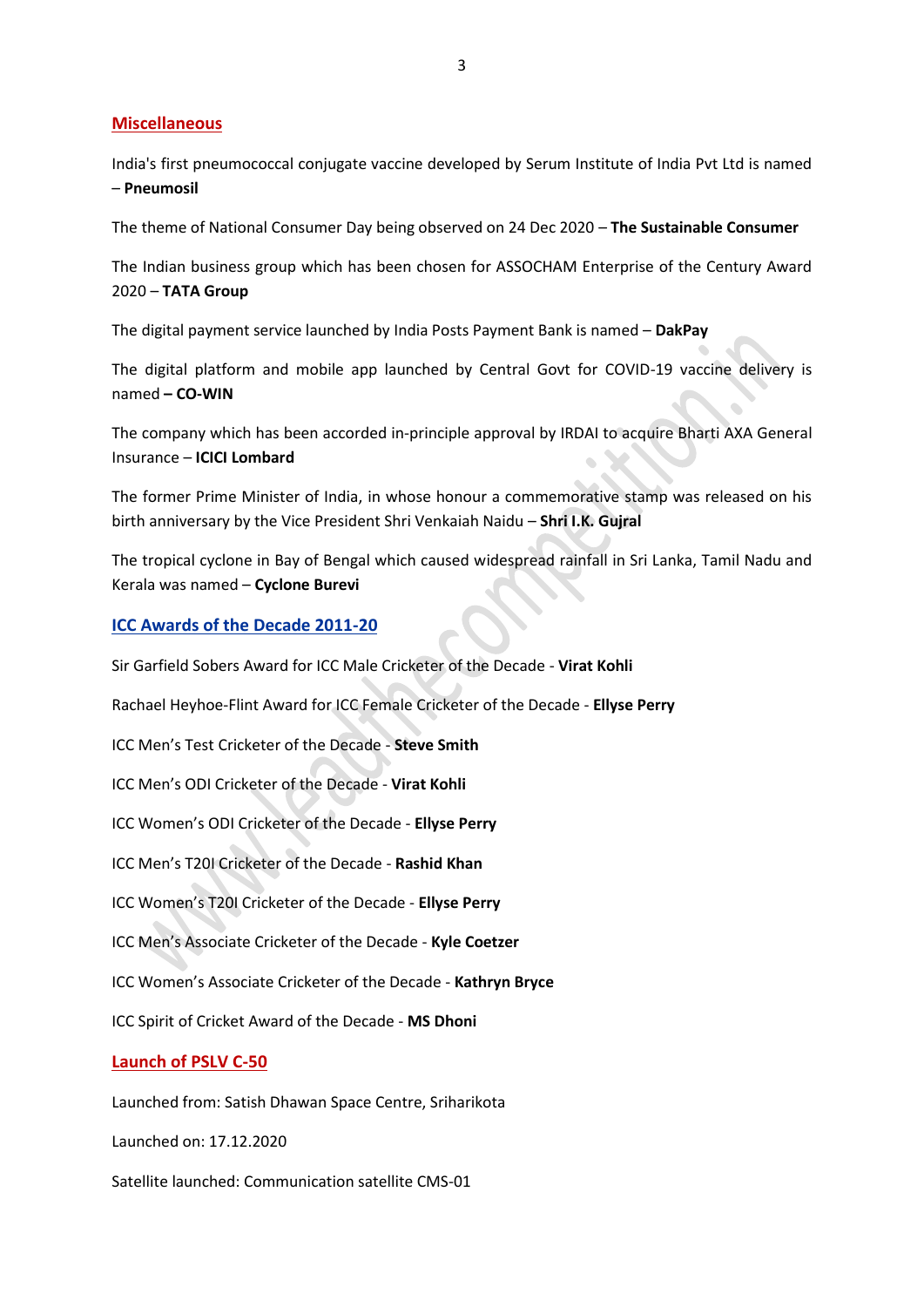#### **Human Freedom Index 2020**

| Rank | Country     | Rank | Country    |
|------|-------------|------|------------|
|      | New Zealand | 92.  | Nepal      |
|      | Switzerland | 111. | India      |
| 3.   | Hong Kong   | 129. | China      |
| 4.   | Denmark     | 139. | Bangladesh |
|      | Australia   | 140. | Pakistan   |

Released by Cato Institute, USA and Fraser Institute, Canada

#### **Atmanirbhar Bharat Rojgar Yojana**

The Union Cabinet, chaired by the Prime Minister, Shri Narendra Modi, has given its approval for Atmanirbhar Bharat Rojgar Yojana (ABRY) to boost employment in formal sector and incentivize creation of new employment opportunities during the Covid recovery phase under Atmanirbhar Bharat Package 3.0.

The salient features of the Scheme are as under:

1. Government of India will provide subsidy for two years in respect of new employees engaged on or after 1st October, 2020 and upto 30th June, 2021.

2. Government of India will pay both 12% employees' contribution and 12% employers' contribution i.e. 24% of wages towards EPF in respect of new employees in establishments employing upto 1000 employees for two years,

3. Government of India will pay only employees' share of EPF contribution i.e. 12% of wages in respect of new employees in establishments employing more than 1000 employee for two years.

4. An employee drawing monthly wage of less than Rs. 15000/- who was not working in any establishment registered with the Employees' Provident Fund Organisation (EPFO) before 1st October, 2020 and did not have a Universal Account Number or EPF Member account number prior to 1st October 2020 will be eligible for the benefit.

5. Any EPF member possessing Universal Account Number (UAN) drawing monthly wage of less than Rs. 15000/- who made exit from employment during Covid pandemic from 01.03.2020 to 30.09.2020 and did not join employment in any EPF covered establishment up to 30.09.2020 will also be eligible to avail benefit.

6. EPFO will credit the contribution in Aadhaar seeded account of members in electronic manner.

7. EPFO shall develop a software for the scheme and also develop a procedure which is transparent and accountable at their end.

8. EPFO shall work out modality to ensure that there is no overlapping of benefits provided under ABRY with any other scheme implemented by EPFO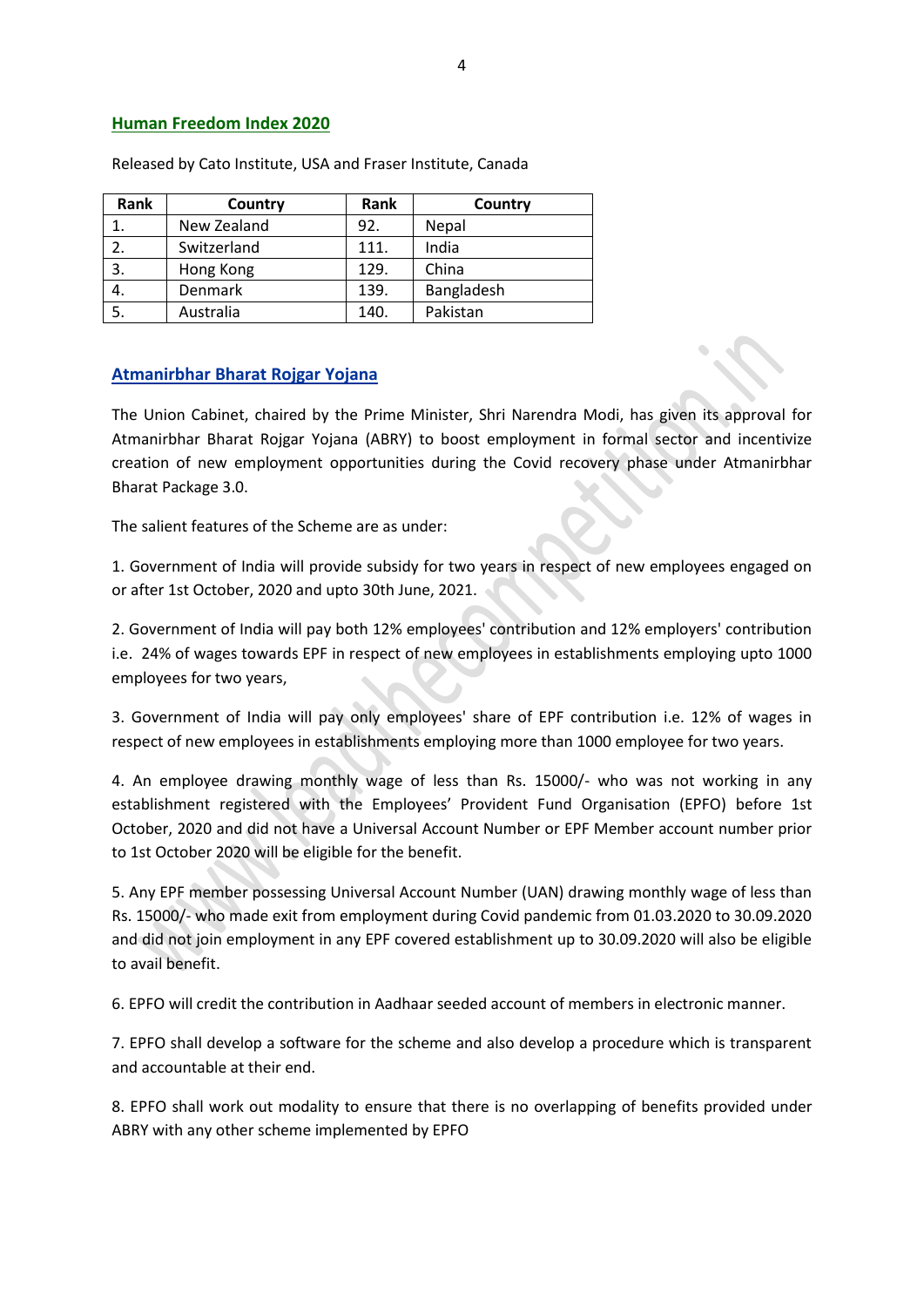# **Important Days of December**

| World AIDS Day: 01 December 2020                                                                  |  |  |
|---------------------------------------------------------------------------------------------------|--|--|
| Designated by: World Health Organisation                                                          |  |  |
| Theme: Global Solidarity, Resilient Services                                                      |  |  |
| First Observed in: 1988                                                                           |  |  |
| International Day of Persons with Disabilities: 03 December 2020                                  |  |  |
| Designated by: United Nations General Assembly                                                    |  |  |
| Theme: Building back better: towards an inclusive, accessible and sustainable post COVID-19 world |  |  |
| by, for and with persons with disabilities                                                        |  |  |
| First Observed in: 1992                                                                           |  |  |
| International Volunteer Day: 05 December 2020                                                     |  |  |
| Designated by: United Nations General Assembly                                                    |  |  |
| Theme: Together We Can Through Volunteering                                                       |  |  |
| First Observed in: 1986                                                                           |  |  |
| World Soil Day: 05 December 2020                                                                  |  |  |
| First launched by: International Union of Soil Sciences (2002)                                    |  |  |
| Endorsed by: Food and Agricultural Organisation (Jun 2013)                                        |  |  |
| Accepted by: United Nations General Assembly (Dec 2013)                                           |  |  |
| Theme: Keep soil alive, Protect soil biodiversity                                                 |  |  |
| International Civil Aviation Day: 07 December 2020                                                |  |  |
| Established by: International Civil Aviation Organisation (1994)                                  |  |  |
| Adopted by: United Nations General Assembly (1996)                                                |  |  |
| Theme (upto 2023): Advancing Innovation for Global Aviation Development                           |  |  |
| International Anti Corruption Day: 09 December 2020                                               |  |  |
| Designated by: United Nations General Assembly                                                    |  |  |
| First Observed in: 2003                                                                           |  |  |
| Theme: RECOVER with INTEGRITY                                                                     |  |  |
| United Nations Human Rights Day: 10 December 2020                                                 |  |  |
| Designated by: United Nations General Assembly                                                    |  |  |
| Theme: Recover Better - Stand Up for Human Rights                                                 |  |  |
| First Observed in: 1948                                                                           |  |  |
| International Mountains Day: 11 December 2020                                                     |  |  |
| Designated by: United Nations General Assembly                                                    |  |  |
| Theme: Mountain Biodiversity                                                                      |  |  |
| First Observed in: 2003                                                                           |  |  |
| International Universal Health Coverage Day: 12 December 2020                                     |  |  |
| Designated by: United Nations General Assembly                                                    |  |  |
| Theme: Protect Everyone                                                                           |  |  |
| First Observed in: 2017                                                                           |  |  |
| International Migrants Day: 18 December 2020                                                      |  |  |
| Designated by: United Nations General Assembly                                                    |  |  |
| Theme: Reimagining Human Mobility                                                                 |  |  |
| First Observed in: 2000                                                                           |  |  |
| International Human Solidarity Day: 20 December 2020                                              |  |  |
| Designated by: United Nations General Assembly                                                    |  |  |
| First Observed in: 2006                                                                           |  |  |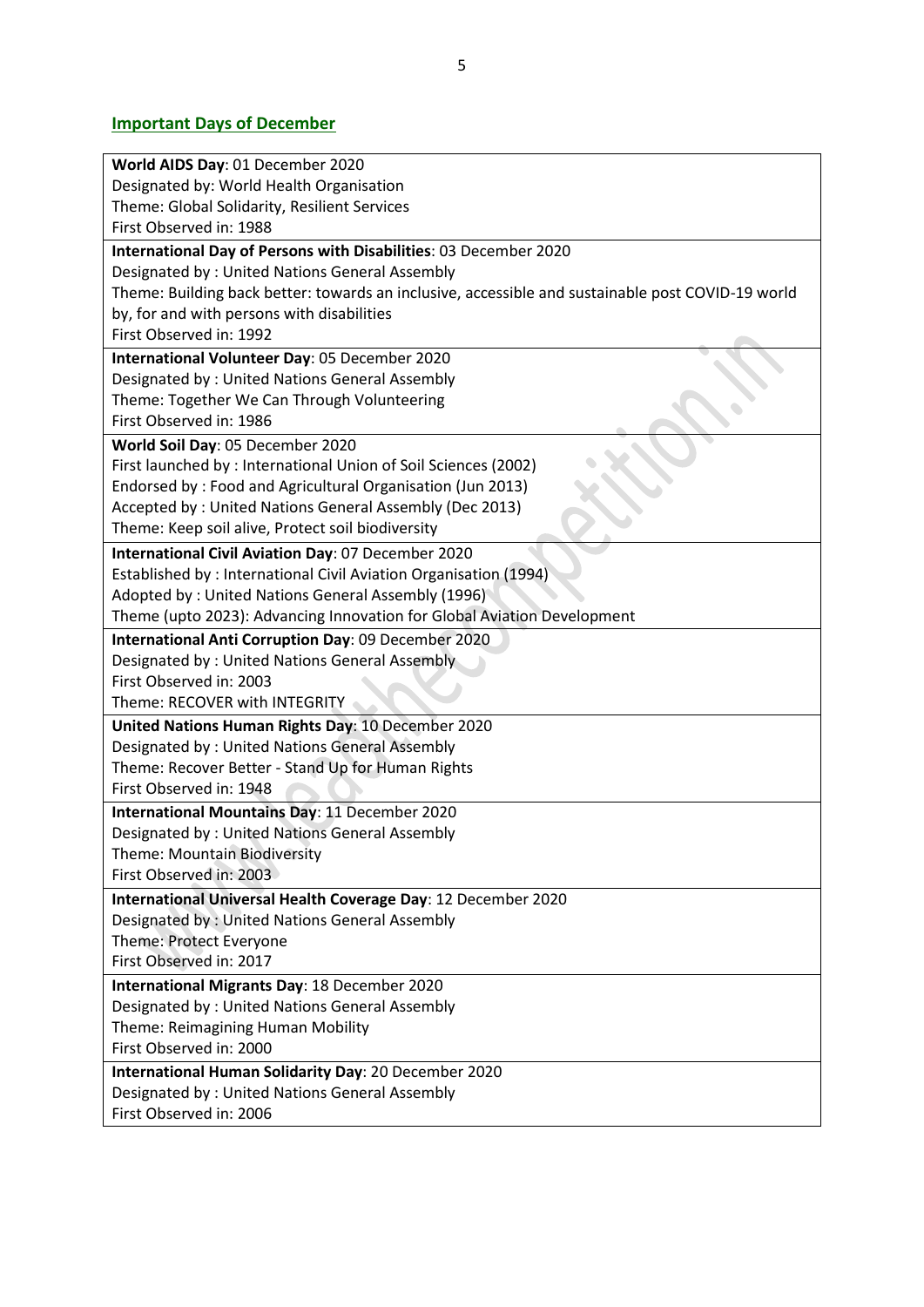| #  | Games         | <b>Native to State</b> |
|----|---------------|------------------------|
|    | Gatka         | Punjab                 |
|    | Kalaripayattu | Kerala                 |
| 3. | Thang Ta      | Manipur                |
| 4. | Mallakhamba   | Maharashtra            |

## **Indigenous Games included in Khelo India Youth Games 2021**

Note: The Sports Ministry has formally recognised Yogasana as a competitive sport which will enable it to avail government funding.

#### **Human Development Index 2020**

As per Human Development Report released by UNDP

| Rank | Country     | Rank | Country    |
|------|-------------|------|------------|
| 1.   | Norway      | 85.  | China      |
| 2.   | Ireland     | 129. | Bhutan     |
| 2.   | Switzerland | 131. | India      |
| 4.   | Hong Kong   | 133. | Bangladesh |
| 4.   | Iceland     | 142. | Nepal      |
| 6.   | Germany     | 154. | Pakistan   |

#### **India Sports Awards 2020 by FICCI**

Male Sportsperson of the Year 2020: Bajrang Poonia, Wrestler

Female Sportsperson of Year 2020: Elavenil Valarivan, Shooter

Best Sports Promoting State: Madhya Pradesh and Assam

Lifetime Achievement Award: Manjusha Kanwar, Badminton player

Best Company Promoting Sports (Public Sector): Air Force Sports Control Board

## **Forbes 2020 - World's 100 Most Powerful Women**

| <b>Rank</b> | Country                                                  |  |
|-------------|----------------------------------------------------------|--|
| 1.          | Ms Angela Merkel, German Chancellor                      |  |
| 2.          | Ms Christine Lagarde, President of European Central Bank |  |
| 3.          | Ms Kamal Harris, US Vice-President elect                 |  |
| 41.         | Ms Nirmala Sitharaman, Indian Finance Minister           |  |
| 55.         | Ms Roshni Nadar Malhotra, HCL Technologies               |  |
| 68.         | Ms Kiran Mazumdar Shaw, Biocon                           |  |

## **Time Magazine's Persons of the Year**

Person of the Year 2020: Joe Biden and Kamala Harris